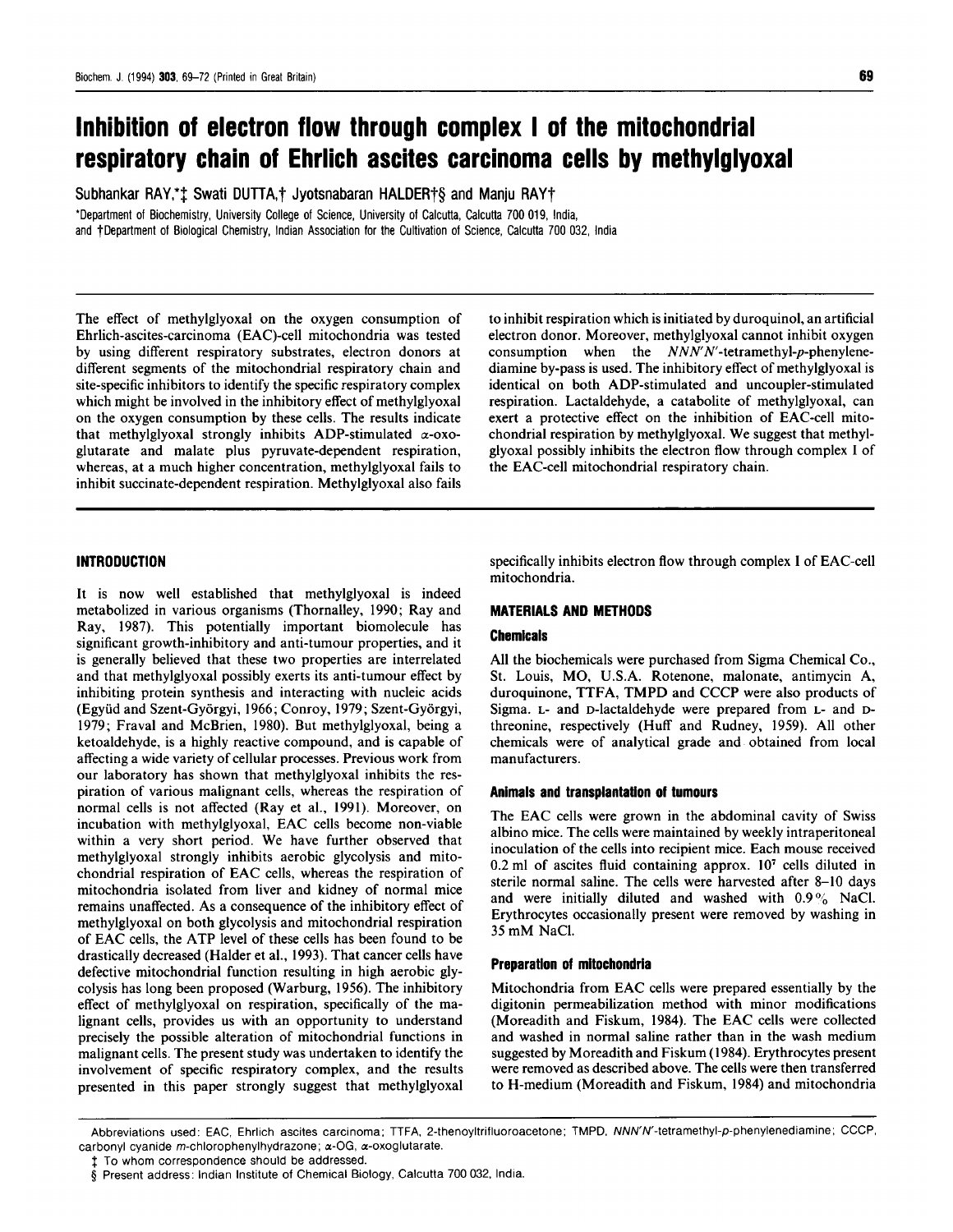were prepared. However, in our study the BSA concentration was  $0.02\%$  (w/v) in both H-medium and in H-medium (minus EGTA), instead of  $0.5\%$  (w/v) as used in the method of Moreadith and Fiskum (1984).

For the preparation of liver or kidney mitochondria, the tissues were suspended in 0.25 M sucrose and homogenized in <sup>a</sup> Teflon/glass Potter-Elvehjem homogenizer, and mitochondria were prepared by differential centrifugation (Johnson and Lardy, 1967).

### Measurement of respiration

Oxygen consumption was measured with an oxygraph (Gilson, Villiers-le-Bel, France) equipped with a Clark electrode. The respiratory medium for mitochondria of EAC cells contained, in <sup>a</sup> total volume of 2.2 ml, <sup>125</sup> mM sucrose, <sup>50</sup> mM KCl, <sup>5</sup> mM Hepes buffer (pH 7.2),  $2 \text{ mM } KH_2PO_4$ ,  $1 \text{ mM } MgCl_2$  and respiratory substrates (10 mM  $\alpha$ -OG or 10 mM succinate or 5 mM malate plus <sup>5</sup> mM pyruvate or 0.75 mM duroquinol) and mitochondria containing 2-3 mg of protein suspended in <sup>210</sup> mM mannitol/70 mM sucrose/0.02 $\%$  BSA/5 mM Hepes buffer, pH 7.2. Other additions are mentioned in the Figure legends. After the indicated period of time ADP (0.5 mM final concn.) was added to the reaction mixture in order to start phosphorylating respiration. Duroquinone was converted into duroquinol just before use as a respiratory substrate (Nelson and Gellerfors, 1978).

Methylglyoxal was measured by 2,4-dinitrophenylhydrazinealkali colour reaction (Cooper, 1975). The concentration of lactaldehyde was determined precisely enzymically by using cytosolic aldehyde dehydrogenase and NAD+ (S. Ray and M. Ray, 1984). However, for routine purpose, lactaldehyde was also measured as follows: to <sup>1</sup> ml of lactaldehyde solution was added 0.9 ml of water and 0.33 ml of  $0.1\%$  2,4-dinitrophenylhydrazine solution in <sup>2</sup> M HCl. After incubation for 15 min at 30 °C, 1.67 ml of 10% (w/v) NaOH was added and the  $A_{420}$  of the yellow colour was measured after a further period of 15 min. Under these conditions, 1  $\mu$ mol of lactaldehyde is shown to have an absorbance of 3.8, which agreed well with the enzymic estimation. Protein was measured with BSA as a standard (Lowry et al., 1951).

## RESULTS

Figure <sup>1</sup> shows the effect of methylglyoxal on mitochondrial respiration of EAC cells with  $\alpha$ -OG and succinate as respiratory substrates. When 2.5 mM methylglyoxal was added to  $\alpha$ -OGdependent ADP-stimulated respiring mitochondria, there was almost complete inhibition of respiration within 5 min. However, when succinate was added to the system, oxygen consumption started immediately, which could be further inhibited by malonate (Figure la). The inhibitory effect of methylglyoxal on the oxygen consumption of EAC-cell mitochondria was identical in both ADP-stimulated and uncoupler-stimulated respiration. Methylglyoxal has been found to be inhibitory for  $\alpha$ -OGdependent respiration which has been initiated by the uncoupler acpendent respiration which has been initiated by the uncoupler<br>CCCP instead of ADP. Moreover, similarly to the results CCCP instead of ADP. Moreover, similarly to the results presented above, when succinate was added oxygen consumption started immediately (Figure lb).

Results similar to those described above were also obtained with malate plus pyruvate as respiratory substrates instead of awith malate plus pyruvate as respiratory substrates instead of  $\alpha$ -<br>OG, and TTFA as an inhibitor instead of malanete (results not OG, and TTFA as an inhibitor instead of malonate (results not shown). Both  $\alpha$ -OG and malate plus pyruvate donate electrons at complex I, whereas succinate donates electrons at complex II, by-passing complex I. Malonate inhibits succinate dehydro-

genase, and TTFA inhibits electron transfer from iron-sulphur centres to ubiquinone; both these inhibitors thereby block the electron transfer from complex II to complex III (Hatefi, 1985). So the results presented in Figure <sup>1</sup> strongly suggest that methylglyoxal inhibits electron flow through complex <sup>I</sup> of the mitochondrial respiratory chain.

The effect of methylglyoxal on the specific complex of the mitochondrial respiratory chain was further investigated by using several mitochondrial complex-specific inhibitors and artificial electron donors. The results presented in Table <sup>1</sup> indicate that methylglyoxal (5 mM) has no effect on the oxidation of duroquinol, which donates electron directly to complex III, further suggesting that electron flow through complex III and complex IV of EAC-cell mitochondria was not affected by methylglyoxal.

To eliminate further the possibility of involvement of complex IV in methylglyoxal inhibition, the TMPD by-pass was used. It is well known that ascorbate plus TMPD can donate electrons directly to complex IV (Lee et al., 1967). It has been reported that TMPD can also accept electrons from other components of complex <sup>I</sup> and complex II, i.e. from NAD-dependent or FADdependent substrates after oxidation (Lee et al., 1967; Sanadi and Jacobs, 1967). We tested whether methylglyoxal has any inhibitory effect on the electron flow through this TMPD bypass. Table 1 shows that  $\alpha$ -OG-dependent respiration is strongly Fable 1 shows that  $\alpha$ -OG-dependent respiration is strongly<br>inhibited by rotenone, but in the presence of TMPD this inhibition is completely relieved. Moreover, TMPD could also relieve a-OG-dependent respiration which has been inhibited by methylglyoxal. However, the electron flow through this TMPD methylglyoxal. However, the electron flow through this TMPD<br>bypass could, as usual, be readily inhibited by azide (results not



with organization of the construction of the respiration  $\alpha$ 

ric Figure Shows the uncorroxygraph tradings of two typical experiments. Fradings  $(\mathbf{z})$  and  $(\mathbf{w})$ represent ADP-stimulated and uncoupler (CCCP)-stimulated respirations respectively. Details of the incubation media are described in the Materials and methods section. Respiration was measured at 30 °C with EAC-cell mitochondria containing approx. 2.8 mg (tracing a) or 3.1 mg (tracing **b**) of protein. Additions of other compounds are indicated in the respective tracings. Numbers along the tracings represent the rate of oxygen consumption (ng-atoms/min). In a control set of experiments where no methylglyoxal or inhibitor was added, the added amount of mitochondria can utilize the full amount of oxygen (approx. 990 ng-atoms) present in the incubation media within a period of 15 or 12 min with  $\alpha$ -OG or succinate as respiratory substrate respectively, after addition of ADP. For CCCP-stimulated respiration, the same amount of oxygen can be consumed by the mitochondria within 12 min with  $\alpha$ -OG as substrate (results not shown). Abbreviations: M, mitochondria; MG, methylglyoxal.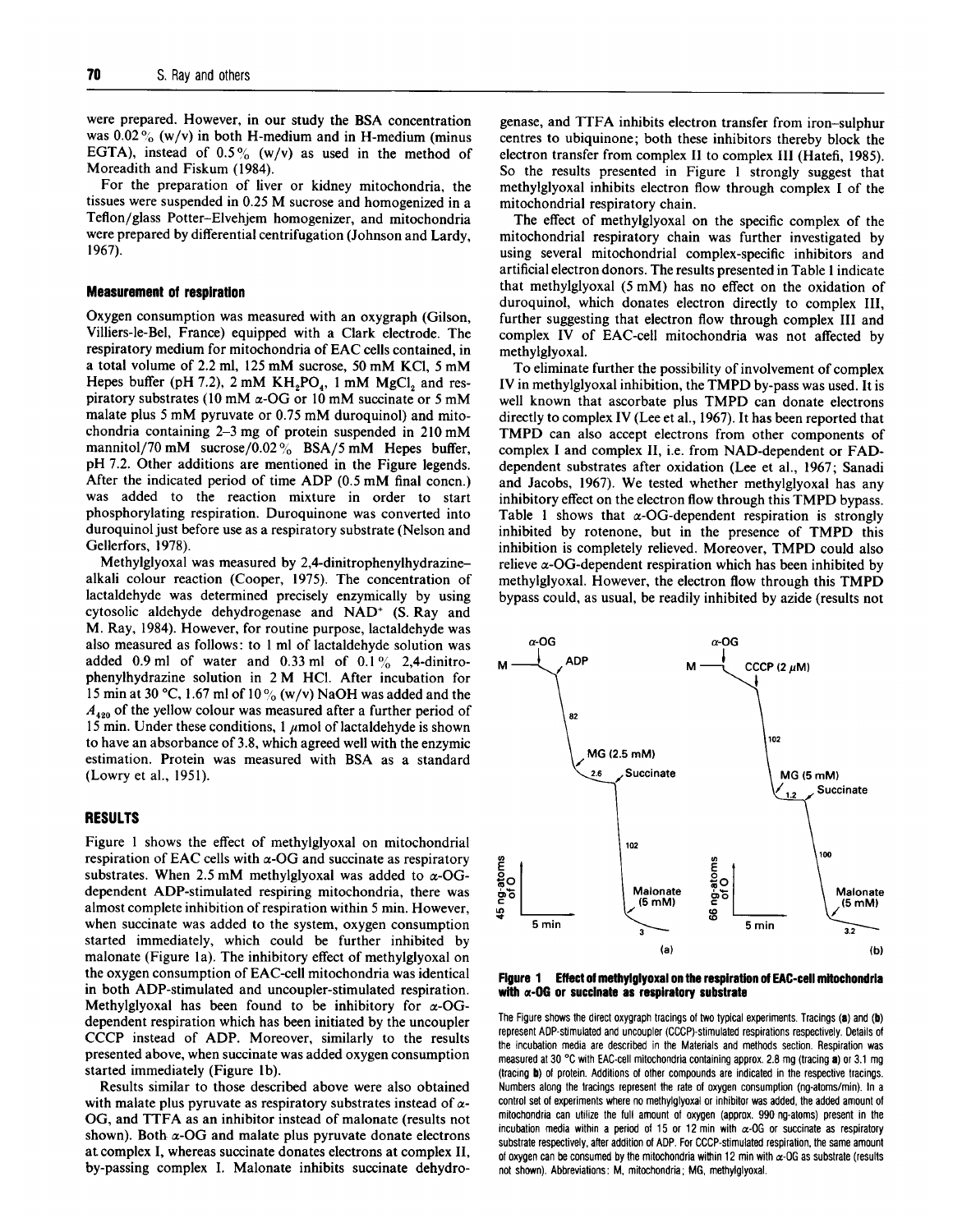# Table <sup>1</sup> Effect of methylglyoxal on ADP-stimulated respiration of EAC-cell mitochondria with various substrates at 30 °C

Respiration was measured by monitoring the oxygen consumption of EAC-cell mitochondria containing approx. 2.5-3 mg of protein.

| Respiratory substrates                   | Methylglyoxal<br>(mM) | Addition of<br>inhibitors<br>(complex-specific) | Oxygen consumed<br>(ng-atoms/10 min) |
|------------------------------------------|-----------------------|-------------------------------------------------|--------------------------------------|
| $\alpha$ -OG (10 mM)                     | None                  | Malonate (5 mM)                                 | $426 + 18$                           |
| $\alpha$ -OG (10 mM)                     | 2.5                   | Malonate (5 mM)                                 | $21 + 4$                             |
| Succinate (10 mM)                        | None                  | Rotenone (4 $\mu$ M)                            | $477 + 21$                           |
| Succinate (10 mM)                        | 10                    | Rotenone (4 $\mu$ M)                            | $471 + 19$                           |
| Duroquinol (0.75 mM)                     | None                  | Rotenone (4 $\mu$ M) + malonate (5 mM)          | $270 + 17$                           |
| Duroquinol (0.75 mM)                     | 5                     | Rotenone (4 $\mu$ M) + maionate (5 mM)          | $276 + 16$                           |
| $\alpha$ -OG (10 mM) + TMPD (60 $\mu$ M) | 10                    | None                                            | $456 + 21$                           |
| $\alpha$ -OG (10 mM)                     | None                  | Rotenone (5 $\mu$ M)                            | $26 + 4$                             |
| $\alpha$ -OG (10 mM) + TMPD (60 $\mu$ M) | None                  | Rotenone (5 $\mu$ M)                            | $442 + 22$                           |





In each case, respiration was measured at 30 °C with EAC-cell mitochondria (M) containing approx. 2.0 mg of protein. The Figure shows the direct oxygraph tracings of a typical experiment. Tracing (a) represents oxygen consumption in the absence of L-lactaldehyde, and tracings (b), (c) and (d) represent oxygen consumption in presence of <sup>1</sup> mM, <sup>2</sup> mM and <sup>3</sup> mM L-lactaldehyde (L) respectively. Addition of methylglyoxal (MG) and other compounds is also indicated in the tracings. Numbers along the traces represent the rate of oxygen consumption (ng-atoms/min). A control was maintained without methylglyoxal or L-lactaldehyde, where the added amount of methylglyoxal could utilize the full amount of oxygen (approx. 990 ng-atoms) present in the incubation media within 20 min with  $\alpha$ -OG as substrate after addition of ADP (results not shown).

shown). All these studies confirm that the electron flow through complex IV was not inhibited by methylglyoxal. We could not use ascorbate plus TMPD for the possible reaction of methylglyoxal with ascorbate, as previously reported by other investigators (Fodor et al., 1979; Szent-Gyorgyi, 1979).

We have also observed that the inhibitory effect of methylglyoxal on  $\alpha$ -OG-dependent respiration of EAC-cell mitochondria is irreversible. After incubation of EAC-cell mitochondria for <sup>15</sup> min with methylglyoxal (5 mM), washing in PBS (40 mM NaCl, 2.7 mM KCl, 6.5 mM Na<sub>2</sub>HPO<sub>4</sub>, 1.5 mM KH<sub>2</sub>PO<sub>4</sub>, adjusted to pH 7.3 with NaOH) and monitoring of the oxygen consumption, the tumour cell mitochondria did not regain their respiratory ability with  $\alpha$ -OG as substrate. But when succinate was added to that system, mitochondrial respiration immediately started, further confirming that no other complex of the respiratory chain except complex <sup>I</sup> was affected by methylglyoxal. However, in the control set of experiments, in which mitochondria had been incubated without methylglyoxal, there was both  $\alpha$ -OG and succinate-dependent respiration (results not shown).

We had previously observed that, in contrast with EAC-cell mitochondrial respiration, the respiration of mitochondria isolated from liver and kidney of normal mice was not affected by methylglyoxal (Halder et al., 1993). To test the possibility that methylglyoxal was differently utilized by mitochondria of normal and malignant cells, methylglyoxal was incubated separately